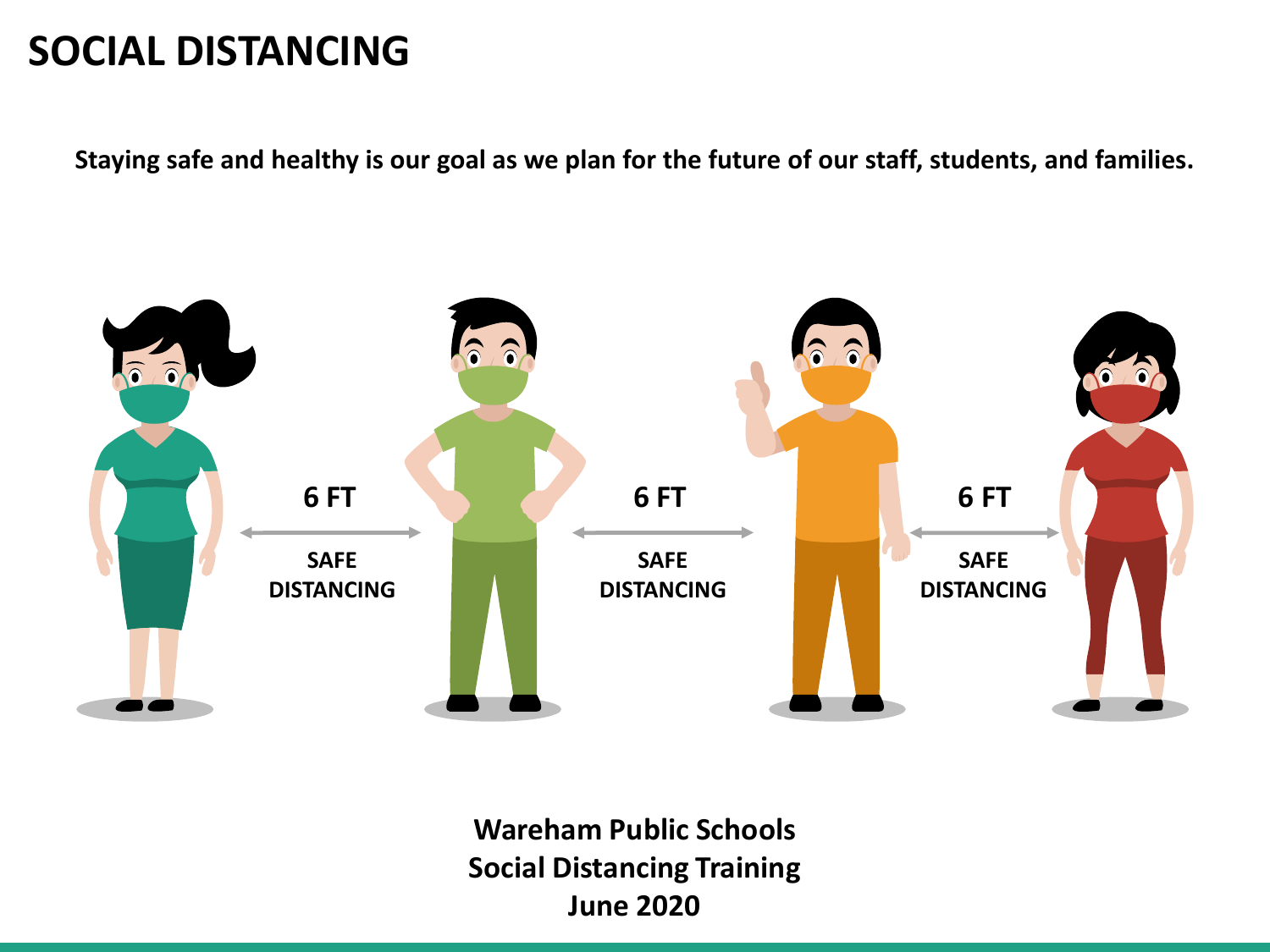Basics

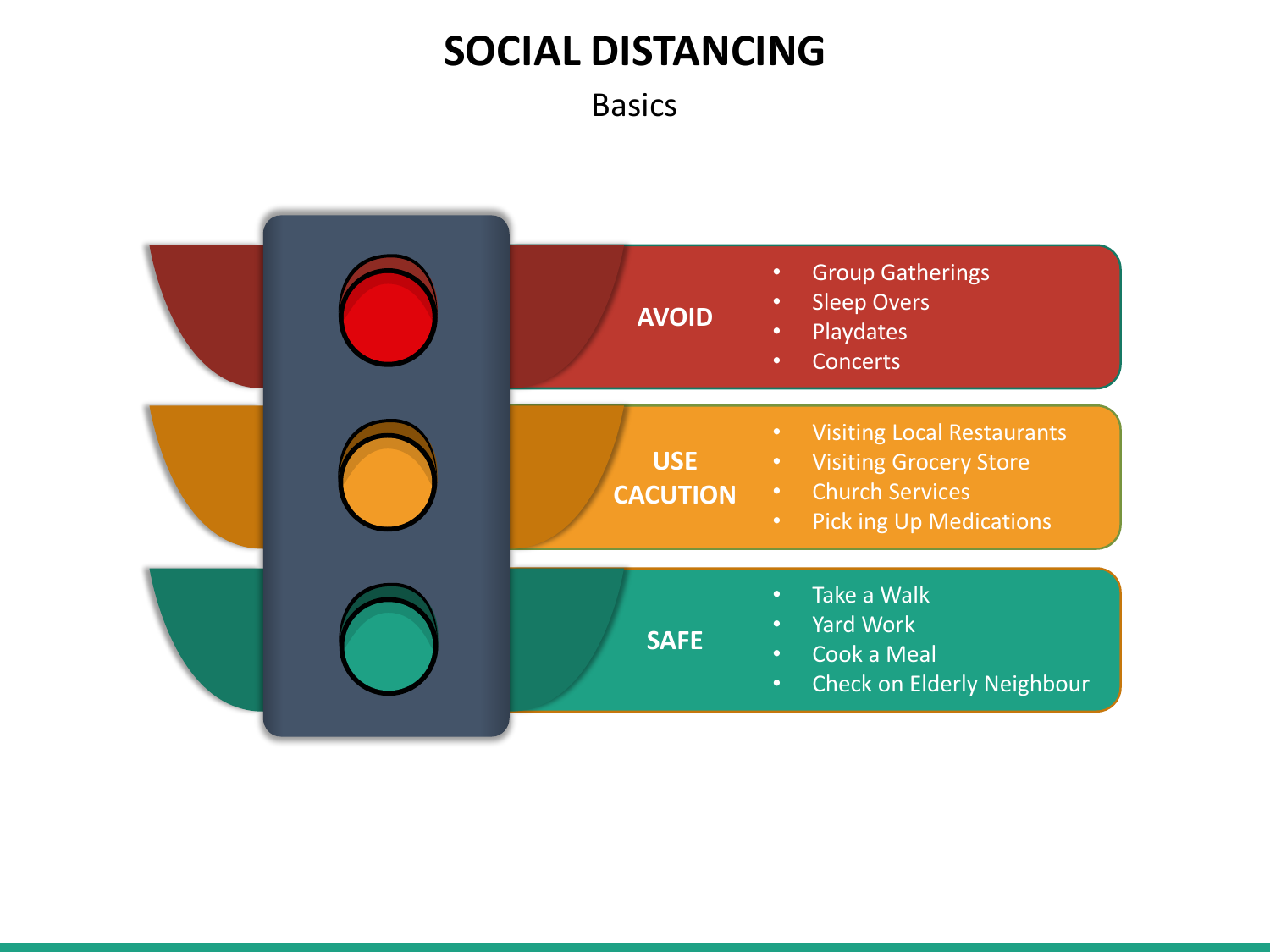#### **Effects of Those Exposed to COVID-19**

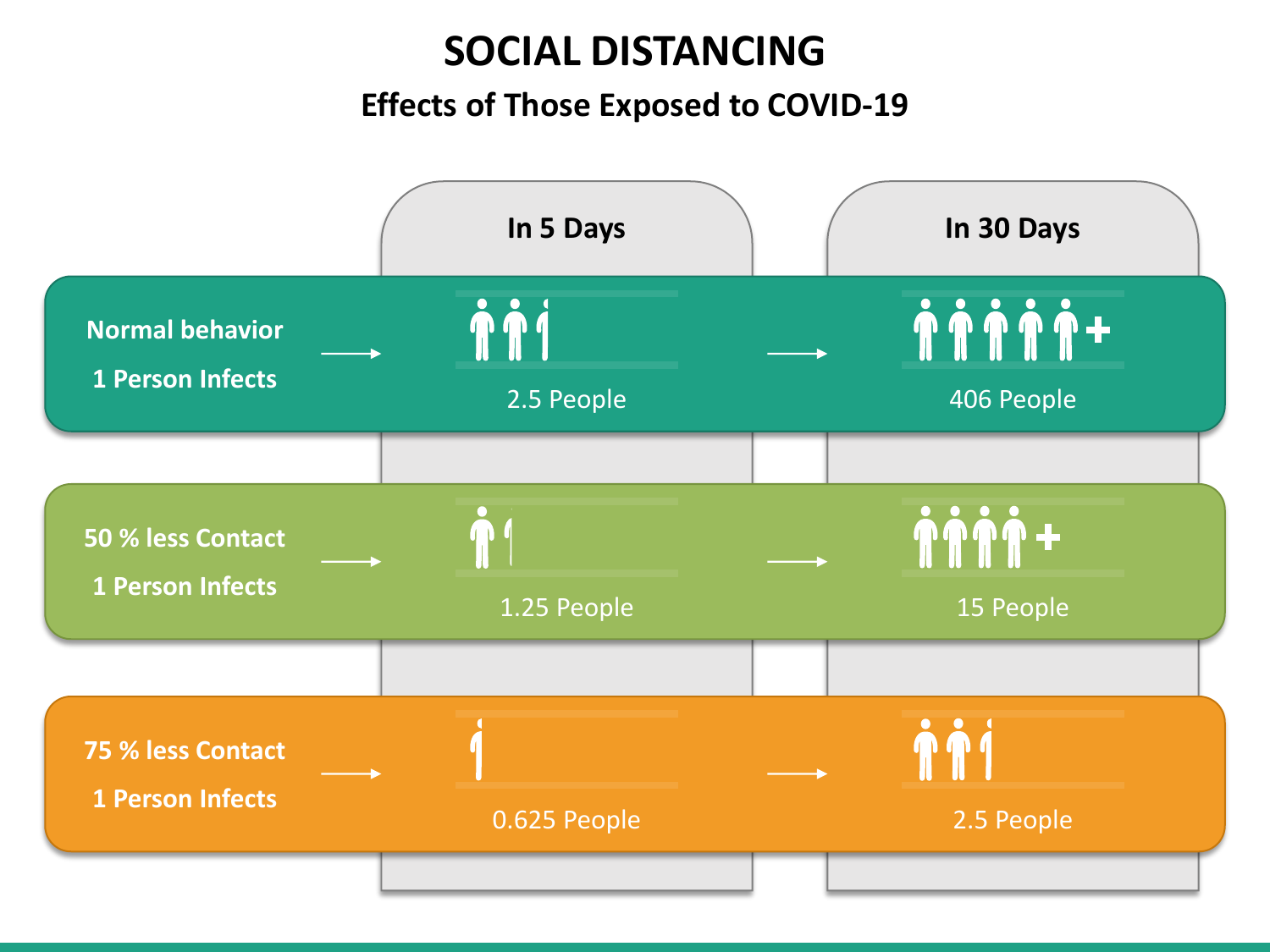#### **More Information about Staying Safe and Healthy**

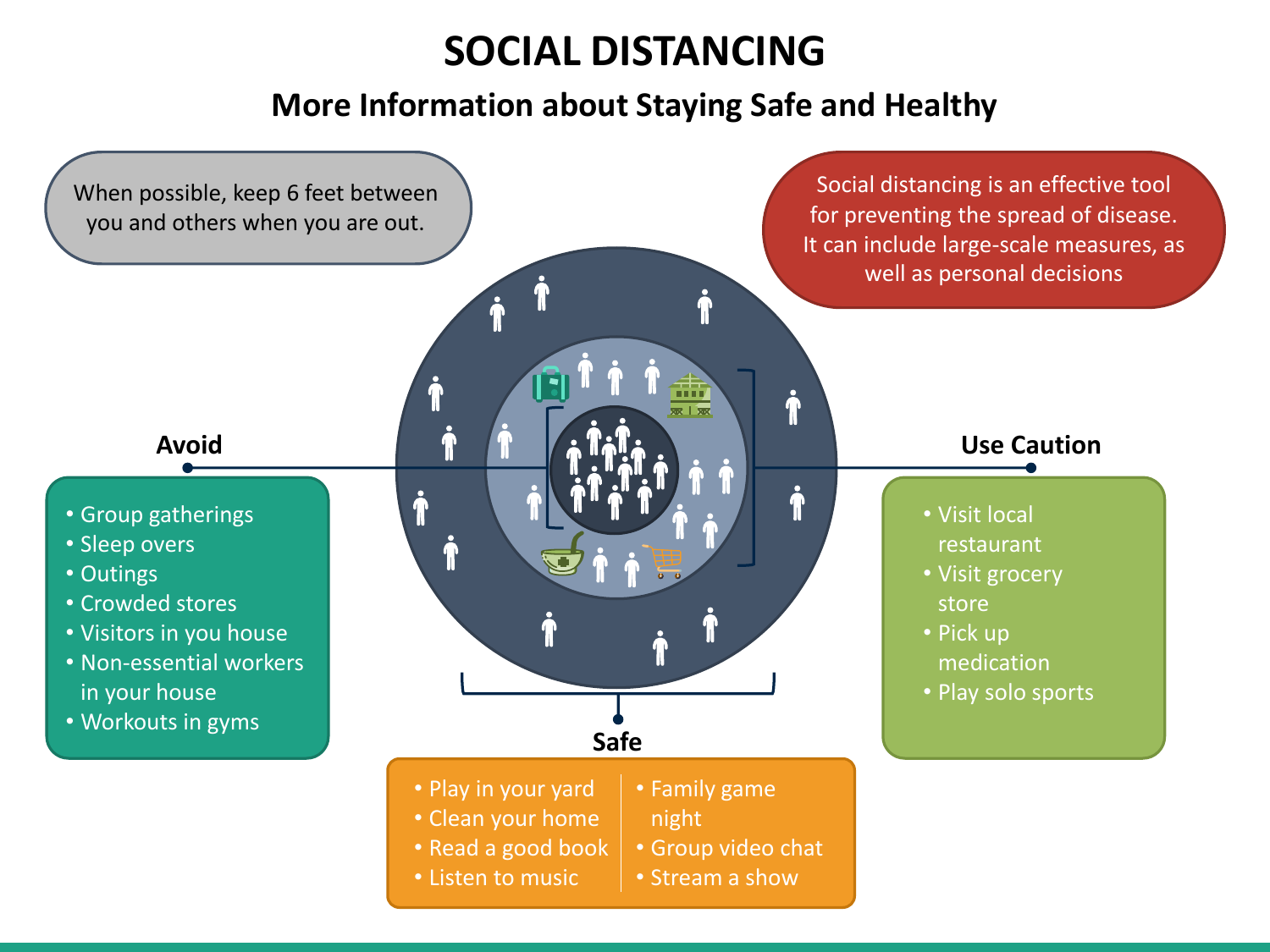#### **More Tips**

|             | Avoid in-person meetings. Use online conferencing, email or the phone when<br>possible, even when people are in the same building.                        |
|-------------|-----------------------------------------------------------------------------------------------------------------------------------------------------------|
| <b>Ande</b> | Unavoidable in-person meetings should be short, in a large meeting room where<br>people can sit at least three feet from each other; avoid shaking hands. |
|             | Eliminate unnecessary travel and cancel or postpone nonessential meetings,<br>gatherings, workshops and training sessions.                                |
| ဂှို ဂှို   | Do not congregate in work rooms, pantries, copier rooms or other areas where<br>people socialize. Keep six feet apart when possible.                      |
|             | Bring lunch and eat at your desk or away from others (avoid lunchrooms and<br>crowded restaurants).                                                       |
|             | Avoid public transportation (walk, cycle, drive a car) or go early or late to avoid<br>rush-hour crowding on public transportation.                       |
|             | Limit recreational or other leisure classes, meetings, activities, etc., where close<br>contact with others is likely.                                    |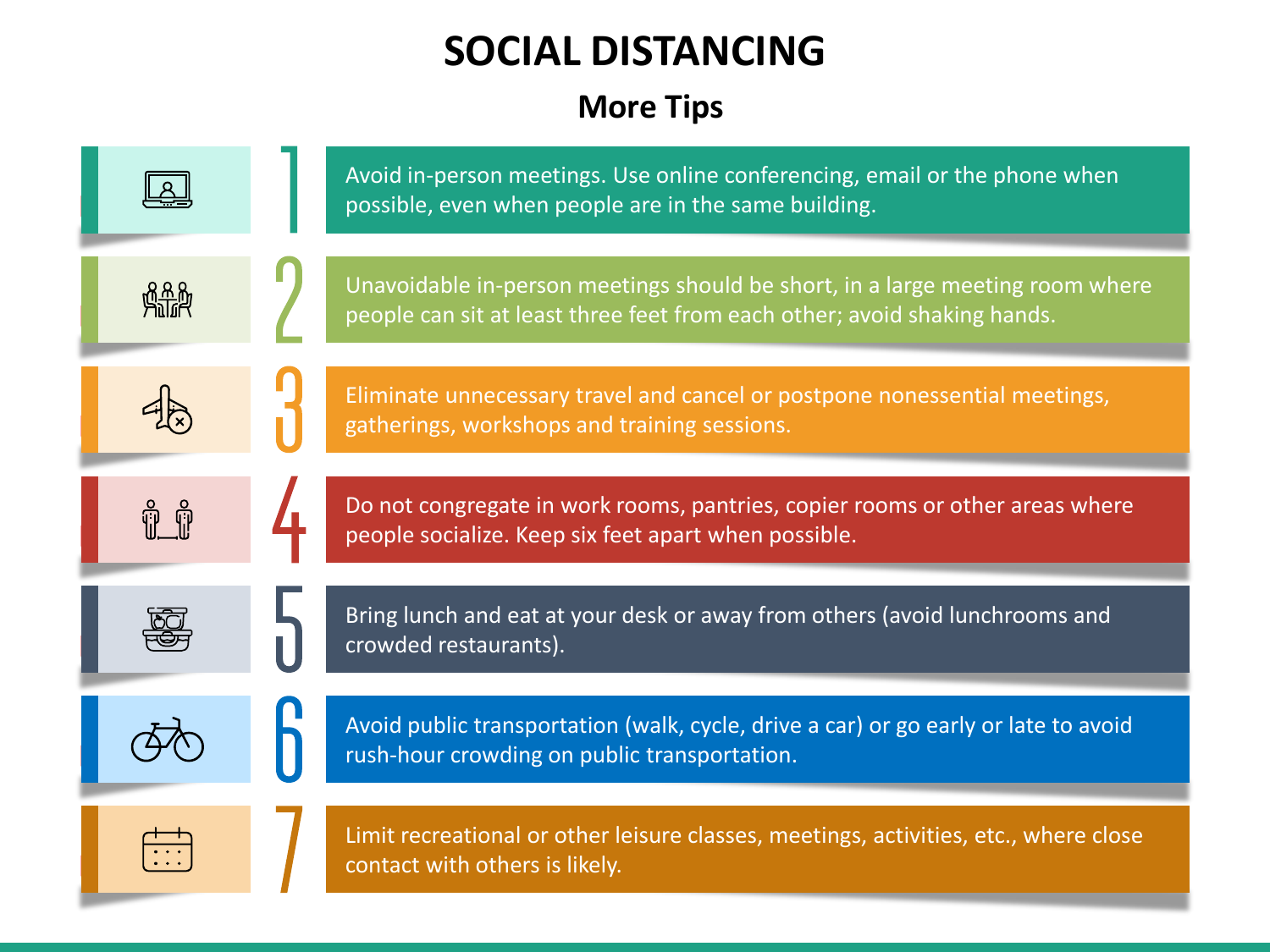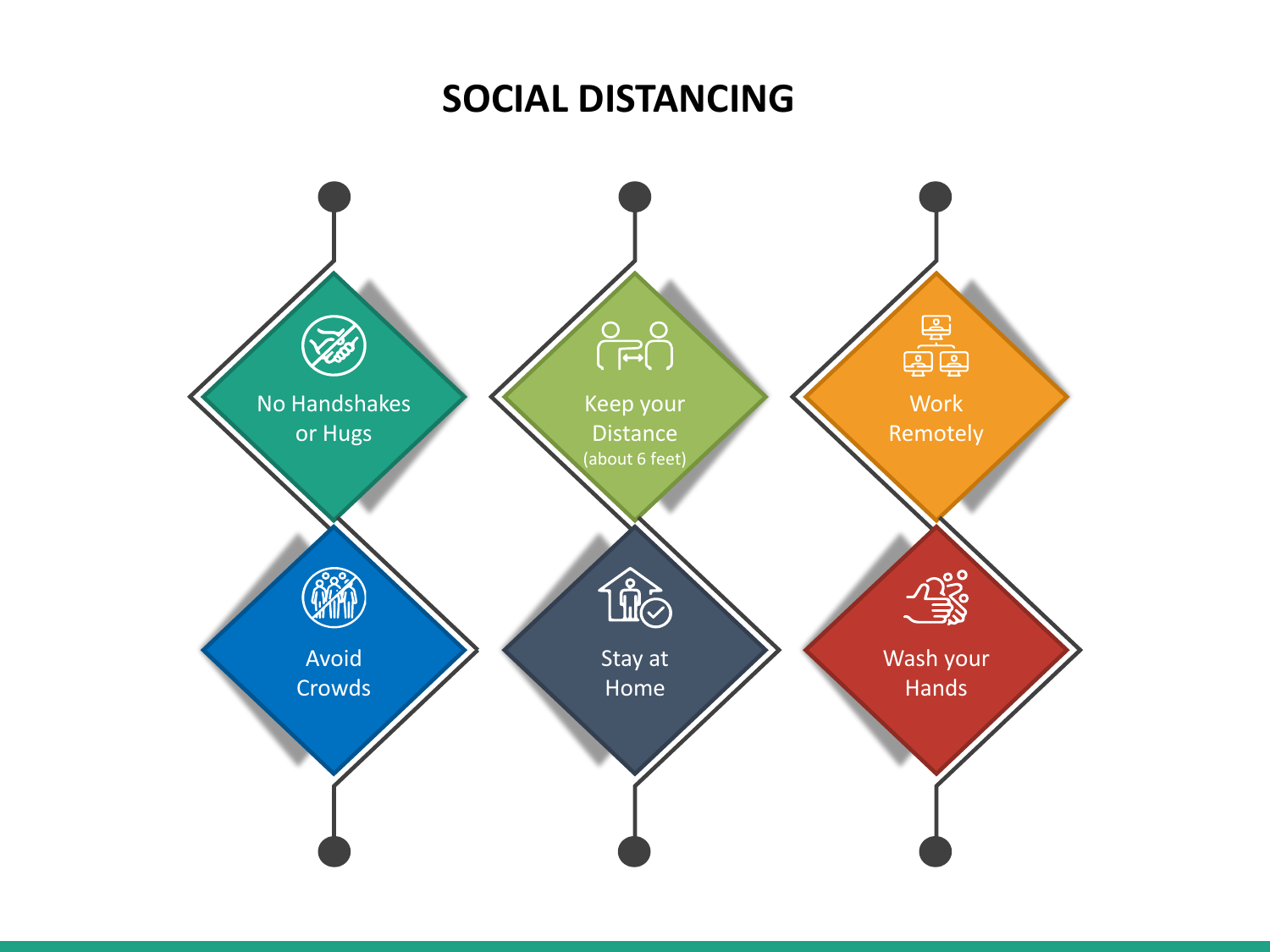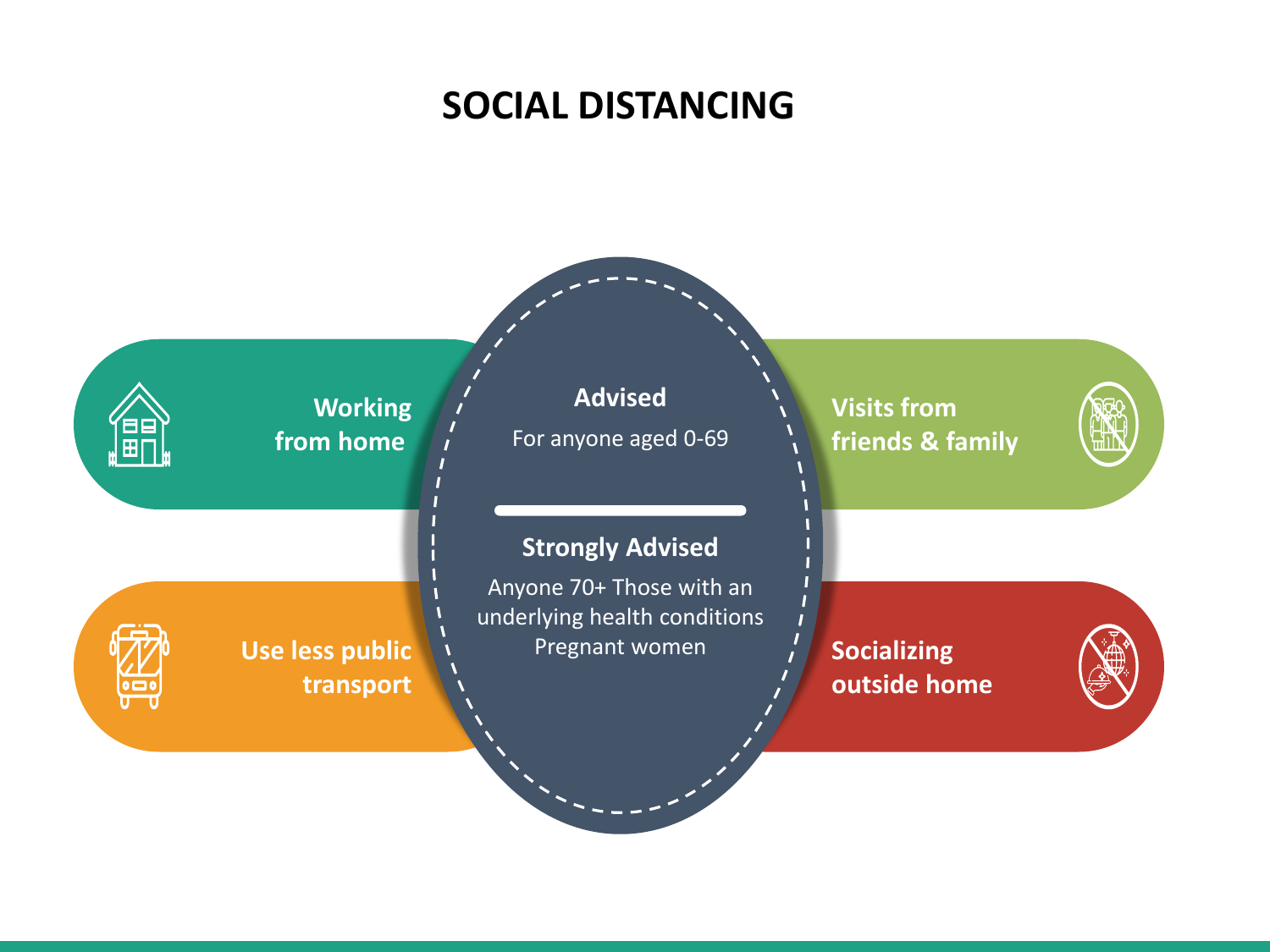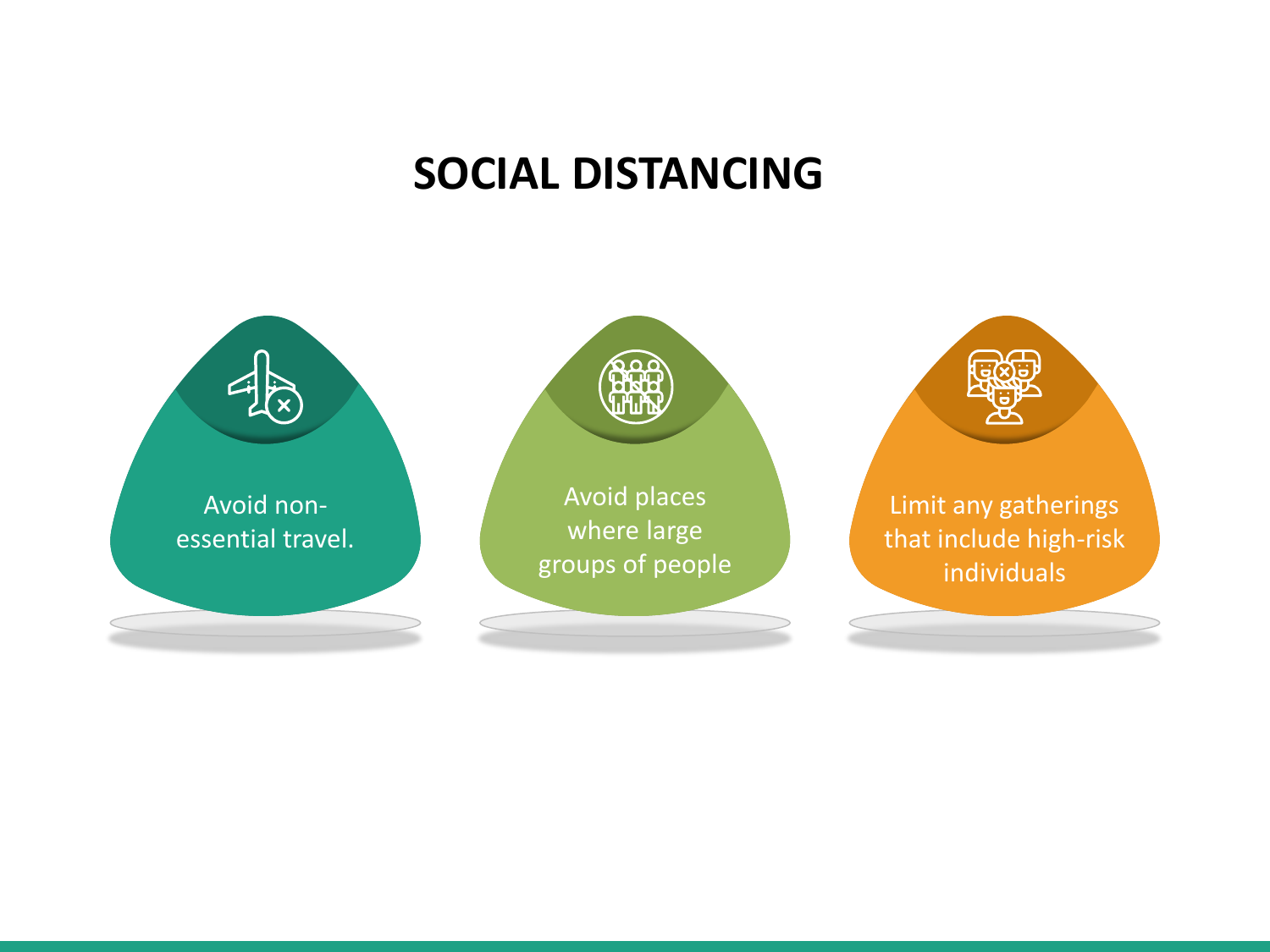